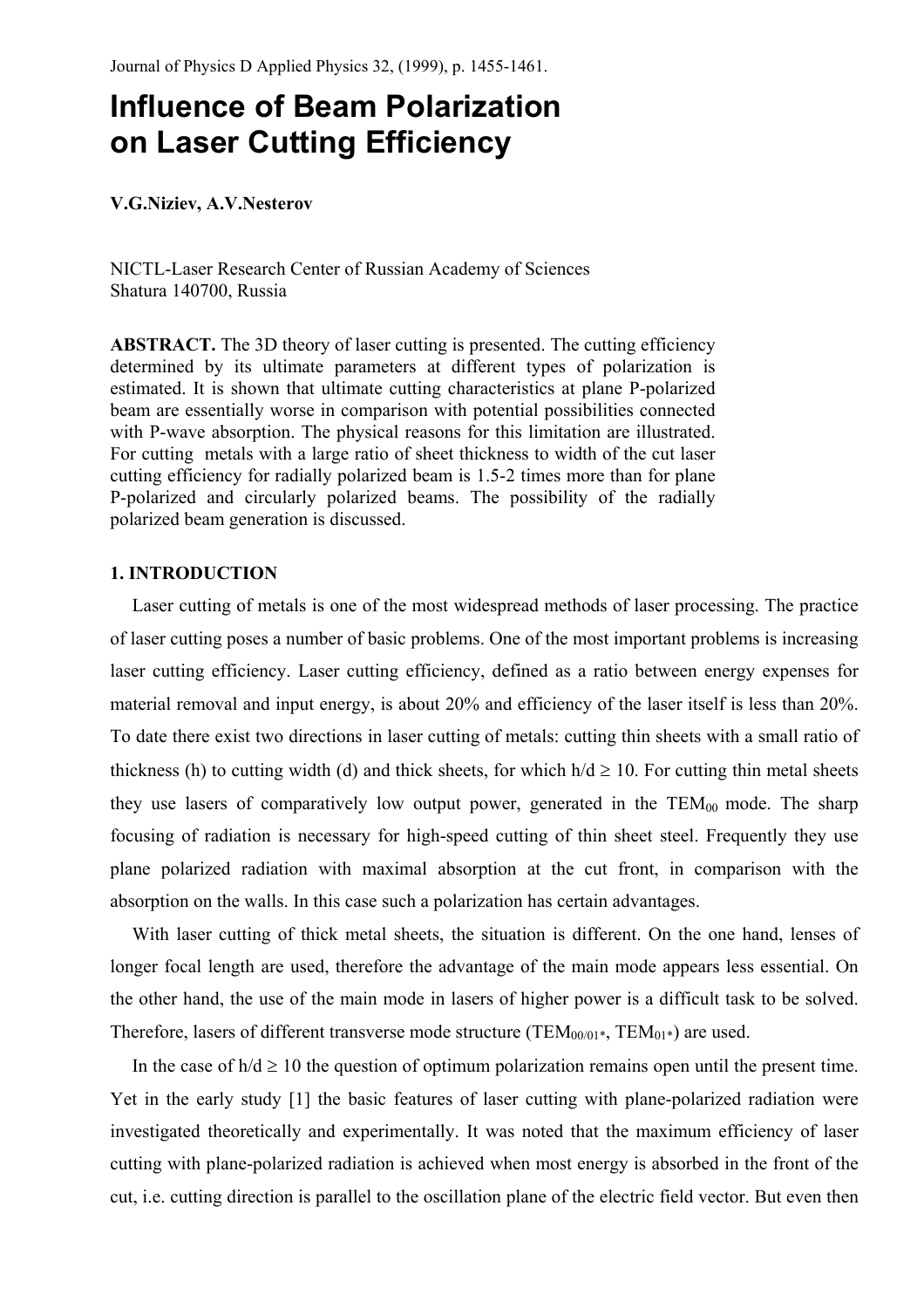many firms produced industrial lasers with the circular polarization. This tendency remains up to now. The up-to-date technological systems for metal cutting use circularly polarized radiation, although the plane P-polarized beam with maximum absorption on the cut front seems to be the best for this application.

As for theoretical investigations, a great deal of them involves the particular aspects of laser cutting such as heat diffusion at moving heat source, hydrodynamic processes, the role of oxygen, formation of striations on the cut walls, and so on [2-7]. These authors used the simplified concepts of radiation absorption and the cut shape.

In some studies, radiation absorption was considered in accordance with Fresnel laws. For example, cutting with a P-polarized laser beam at the cut front was treated in [8]. The recommendations were given for focus position and mode structure, but the influence of different polarization types on cutting parameters was not analyzed.

The ultimate cutting depth was calculated by the use of the 3D metal cutting model [9]. The authors used the following restrictions in calculations: energy density over the beam cross-section was constant and peculiarities of absorption on the cut walls were not taken into account.

Another 3D laser cutting model [10] is also noteworthy. The authors considered the influence of different parameters (intensity, polarization, focus position, mode structure, laser beam divergence) on cutting processes. The fundamental restriction of this consideration was a simplified description of the cut shape that was not calculated. Such an approach excludes the possibility of analyzing the cause of restrictions on ultimate cutting parameters.

In paper [11] the 2D laser cutting task taking into account the intensity distribution according to Gauss law and Fresnel absorption on the cut front, was solved. The front shape was found from the stationary solution at different types of polarization and focus positions in the co-ordinate system connected with the beam. The solution for fluctuations determined the instabilities development area on the cut front, the velocity of fluctuation movement, along the front and the increment of their development.

#### **2. MATHEMATICAL MODEL**

The problem of 3D cut shape description has been solved in the present study. This description takes into account radiation absorption on the whole cut surface: both on the front and on the walls. This approach allows comparisons of the efficiency of the action of different laser beam polarization (plane, circular, and so on) on material from the same viewpoint.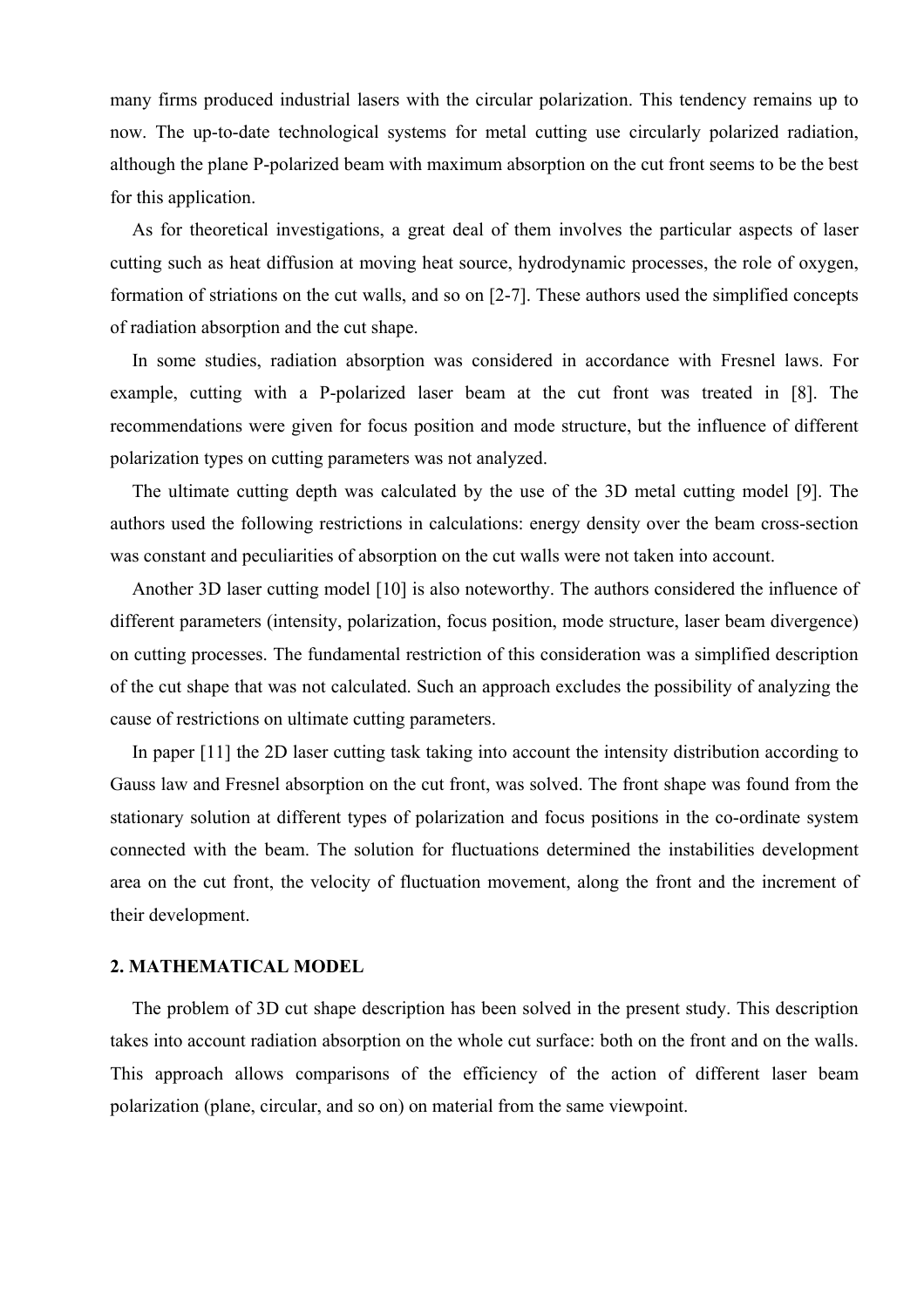

Fig. 1. The scheme of sample and laser beam positions in the used coordinate system.

Laser cutting of metal is carried out with gas jet directed at high pressure into the kerf. The main function of gas jet is the removal of the melted material. The hydrodynamic processes are very fast under current conditions of intense gas jet use. So the material is considered to be removed instantly. Thus a detailed description of hydrodynamic processes becomes unnecessary.



Fig. 2. Laser beam hole punching. Evolution of depth and form at azimuthal (left) and radial (right) polarization (A and R, Table 1). The curves a, b, c correspond to the time moments  $t1 < t2 < t3$ .

The chemical reactions on the cut surface are not discussed in the present paper. This relates directly to laser cutting without oxygen. The problem of effective and qualitative metal cutting without oxygen is real [12]. The aspects of radiation absorption with different polarization types discussed in the present study are also important for cutting with oxygen.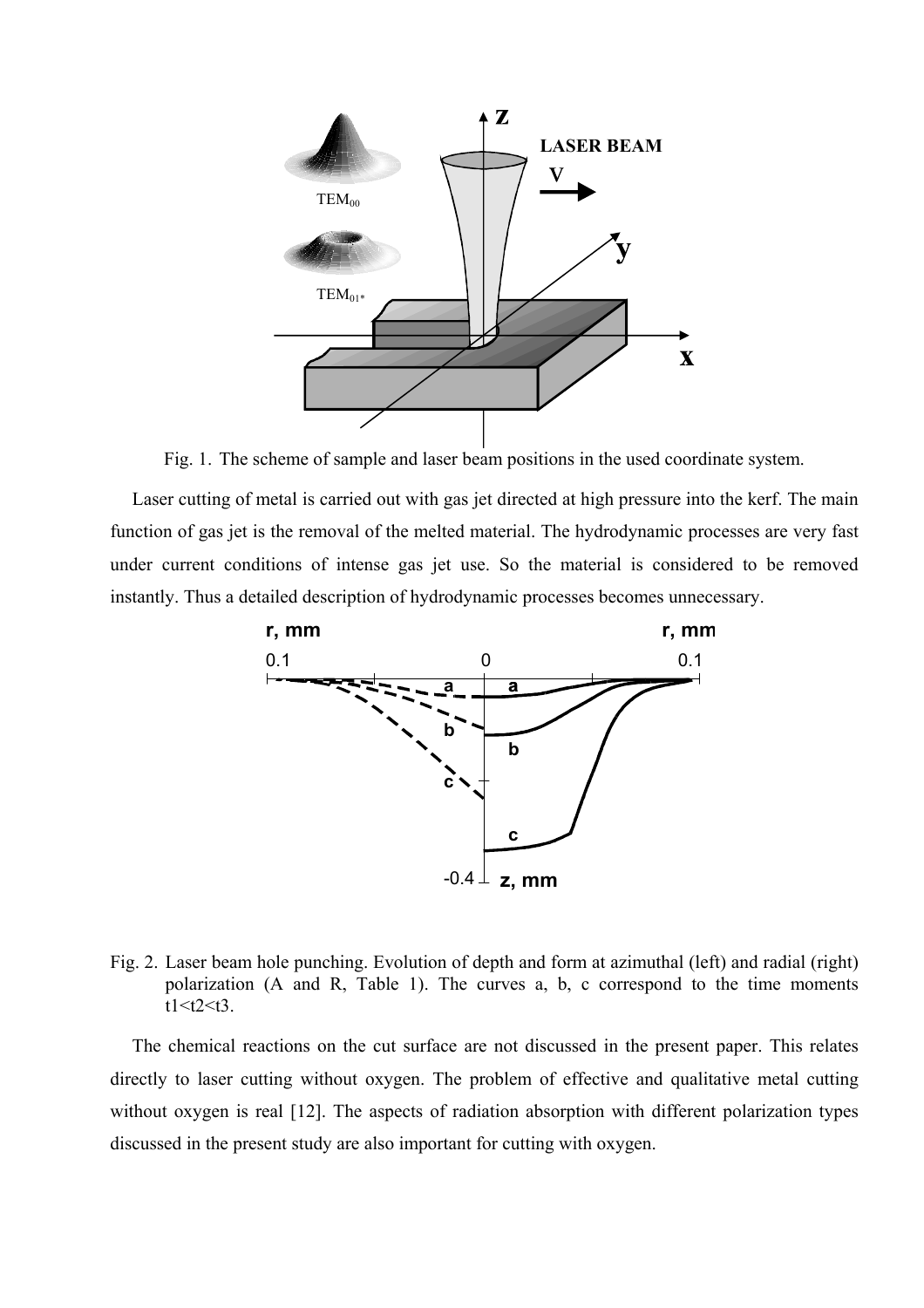In real cutting conditions, the main portion of heat is concentrated in the melted material removed from the kerf with gas flow. The temperature distribution is localized in the thin surface layer. Therefore heat conduction processes are neglected in the present model.



Fig. 3. Cut form projection on y-z-plane (left) and the distribution of absorbed laser power over the cross section of the laser beam (right) for plane (P) and circular (C) polarization. Absorbed laser power is equal to I×F, see (3). The circle shows the border of a laser beam schematically, the large arrow is the direction of beam movement, the dotted line is cut contours.

The model is being considered within the limits of geometrical optics approximation. Only single reflections have been taken into account. The cut has an open shape in comparison with the channel at laser beam hole punching. Radiation, reflected from the laser beam action area, is scattered on the cut walls outside this area. Thus the reflected radiation does not contribute to material destruction and dissipates in metal by thermal conductivity.

The aspect ratio of laser cutting (the ratio of the depth to the width) is about 10 in practice. It means that the main part of the radiation interacts with material at large angles close to the main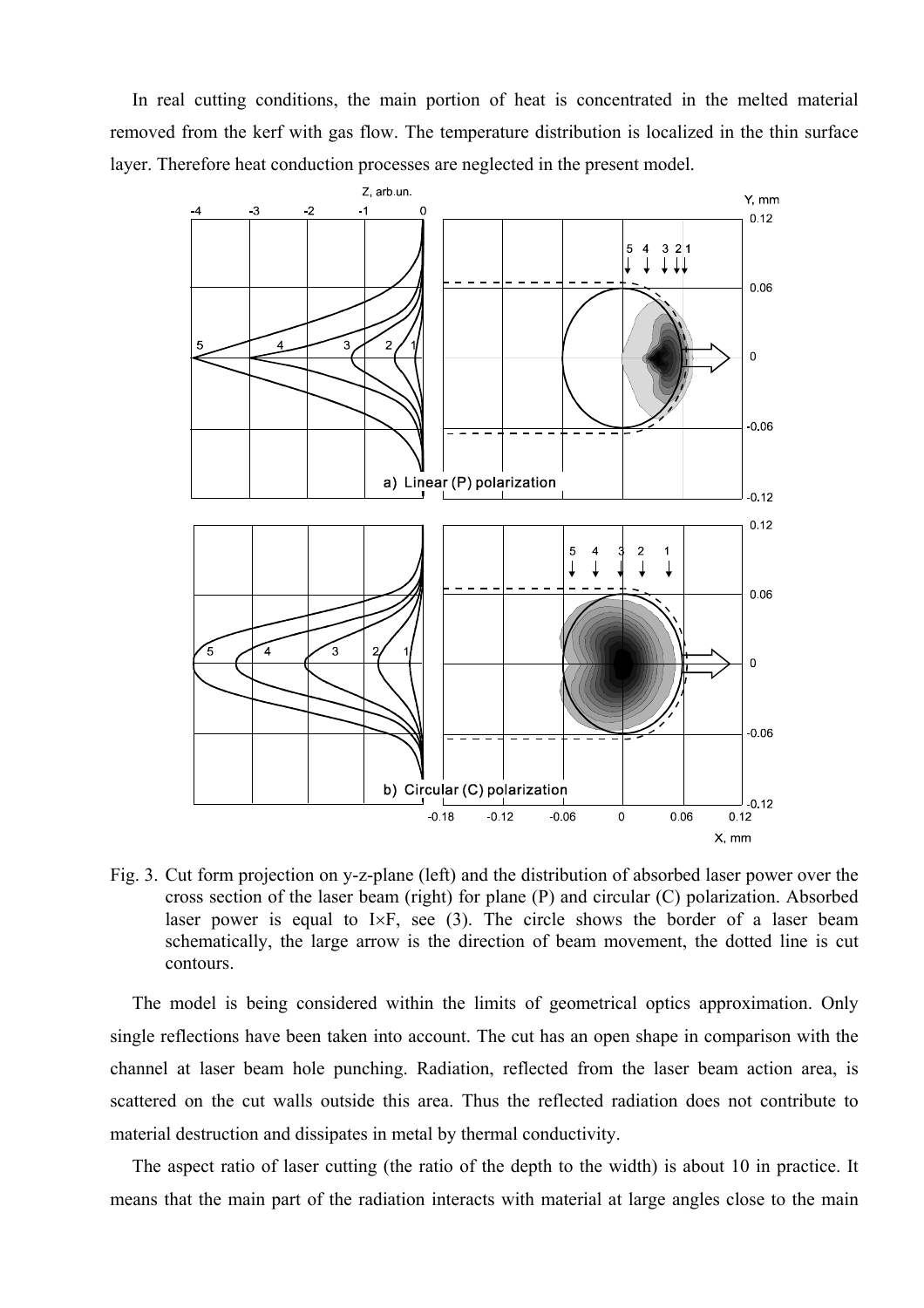angle (~85° for steel). In our model we used the classical Fresnel formulae for metals with complex index of refraction. A significant feature of this absorption law is the sharp dependence of P-wave absorption on large angles of incidence. Such behavior of the absorption coefficient is retained, when the surface temperature rises. So taking into account the dependence of absorption on temperature would not lead to qualitative changes at high temperatures up to 3000°K and can only give some quantitative specification [13].



Fig. 4. Cut profiles in x-z-plane at  $y=0$  for P- and C-types of polarization. Laser mode TEM<sub>00</sub>. The dotted line is a potential channel profile without taking into account absorption on the walls.

The scheme of sample and laser beam relative positions in the used coordinate system is presented in Figure 1. The intensity of the beam moving along x-axis with the velocity v is

$$
I(x, y, z, t) = \frac{I_0}{1 + L(z)^2} exp\left[ -\frac{2((x - vt)^2 + y^2)}{r_0^2 (1 + L(z)^2)} \right],
$$
 (1)

where  $L(z)$  $Z - Z_f$ z f  $\boldsymbol{0}$ = − ,  $z_0 = \pi r_0^2 / \lambda$ ,  $r_0$  is the laser beam spot radius and  $z_f$  is the laser beam focus

position in relation to the sample surface.

In all the further expressions z is a calculated function of independent arguments x, y, t. Local energy balance in a point on the cut surface has the form:

$$
V_n = k P, \tag{2}
$$

where  $V_n$  is the material removal velocity in normal direction to the surface and  $D$  is the density of absorption power, which is defined as

$$
P=I(x,y,z,t) F(\alpha,\beta-\beta_0) \cos(\alpha) \qquad . \tag{3}
$$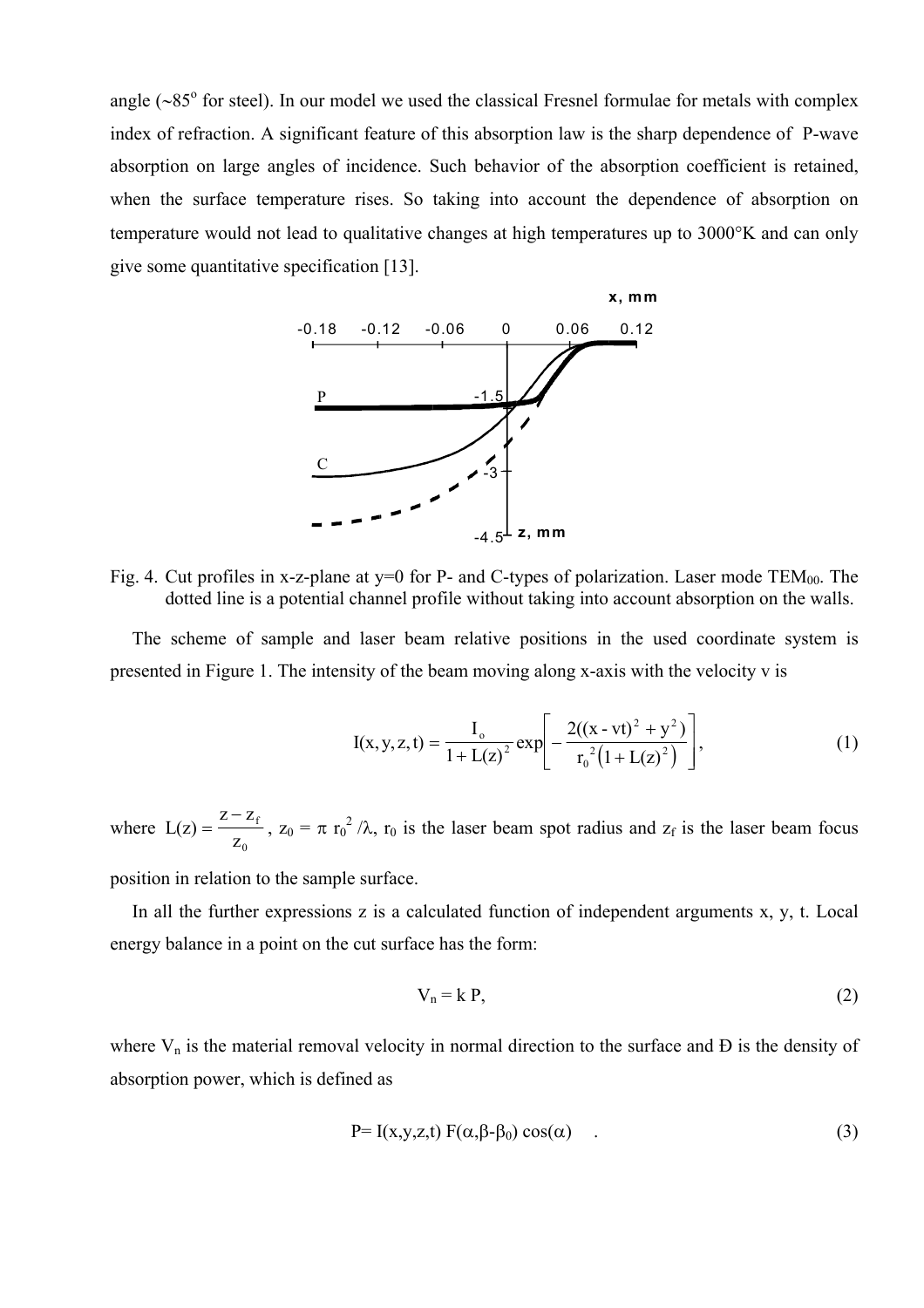Here  $F(\alpha, \beta-\beta_0)$  is the absorption coefficient,  $\alpha$  is the angle of the laser beam incidence on the surface  $(\alpha = \arctg \sqrt{z_x^2 + z_y^2})$ y  $+z_v^2$ ),  $\beta$  is the angle between the incidence plane of the laser beam and its movement direction ( $\beta = \arctg(z_y / z_x)$ ). In the case of a plane polarized beam, the angle  $\beta_0$ between the electric field vector and the vector of beam velocity is constant.

For a plane polarized beam  $F(α, β-β<sub>0</sub>)$  is given by the formula

$$
F_{L}(\alpha, \beta-\beta_0) = F_{S}(\alpha)\sin^2(\beta-\beta_0) + F_{P}(\alpha)\cos^2(\beta-\beta_0),
$$
\n(4)

where  $F_S(\alpha)$ ,  $F_P(\alpha)$  are Fresnel formulae for S- and P- wave absorption. In the case of circular polarization the absorption coefficient depends only on  $\alpha$ :

$$
F_C(\alpha) = (F_S(\alpha) + F_P(\alpha)) / 2. \tag{5}
$$

Coefficient k in (2) depends on thermal properties of the material and is a constant value. By removal of the melted material with gas flow, k is given by:

$$
k = (c\rho (T_1 - T_0) + \mu)^{-1},
$$
\n(6)

where ñ,  $\rho$ ,  $\mu$  are specific heat, density and melting heat of the material;  $T_0$ ,  $T_1$  are the initial temperature and the melting temperature of the material.

Because of the threshold character of material destruction, formula (2) is valid only for high densities of absorbed power P, which exceed the threshold value. Such conditions must exist in the beam action area where the main radiation power is contained. In particular, the use of the present model is restricted at low beam velocity v. If the focus was on the sample surface and v was low, the radiation intensity could decrease at high channel depth in such a way that the absorbed power density would be below the threshold of destruction. The approximation determined by equation (2) is fully justified for the wide spectrum of laser cutting parameters.

The equation of surface kinematic compatibility is

$$
dN/dt=0,\t(7)
$$

where N=z-z(x,y,t). Formulae (2) and (7) form an equation system that is transformed into a nonlinear partial equation by x,y,t written in the co-ordinate system connected with the laser beam:

$$
\frac{\partial z}{\partial t} = v \frac{\partial z}{\partial x} - kI(x, y, z) F(\alpha, \beta - \beta_0).
$$
 (8)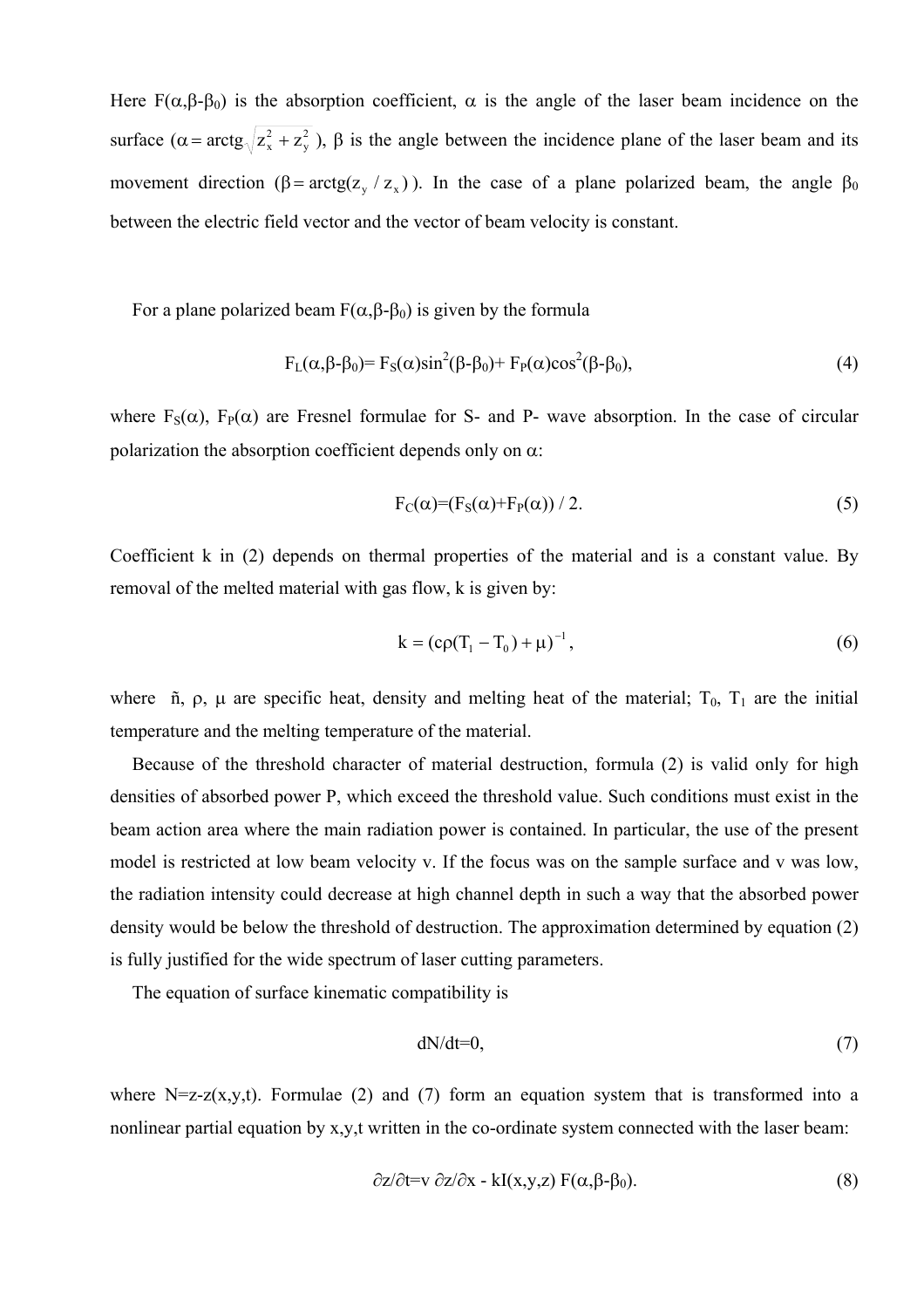By analogy [11], the stationary part  $z_s(x,y)$  of the general solution  $z(x,y,t)=z_s(x,y)+\delta(x,y,t)$ is calculated from

$$
v \partial z_s / \partial x = kI(x, y, z_s) F(\alpha, \beta - \beta_0).
$$
 (9)

The stationary solution  $z_s(x,y)$  defined by equation (9) exactly describes the surface under a stable cutting regime. In real laser processing conditions convective instabilities with low amplitude develop on the cut surface [14]. One can speak about their movement along the surface  $z_s$ . Increasing instability amplitude is restricted by time, during which the instabilities move in the beam action area.



Fig. 5. Cut profiles in x-z-plane at y=0 for C-polarization (curves 1, 3) and R-polarization (curves 2, 4). Ratio of beam intensity to velocity  $I_0/v$  for curves 3, 4 is ten times larger than for curves 1, 2. Focus is on the sample surface. Laser mode  $TEM_{01^*}$ .

Taking into account the instabilities of the front can change the calculated results only if we assume that the developing instabilities change the nature of absorption significantly and the classical Fresnel formulae are not acceptable. At the present time, there is no common opinion about the physical nature of these instabilities. No reliable data on their influence on the absorption coefficient are available. Meanwhile, the polarization of the radiation affects the parameters of the cut according to the S- or P-wave absorption. This universally recognized fact is indirect evidence of the immaterial role of the front instabilities in the absorption process.

The parameters of the model are: coefficient  $\hat{A} = kI_0/v$ , beam parameters  $r_0$  and  $z_0$ , components of complex refraction index of metal  $n(1+im)$  and focus position  $z_f$ .

Equation (9) has been solved by the method of characteristics. Calculation of each of the specific characteristics starts from a point on the semi-circumference having its center on the beam axis and radius  $R \gg r_0$  on the sample surface:

$$
x^2 + y^2 = R^2
$$
; x>0.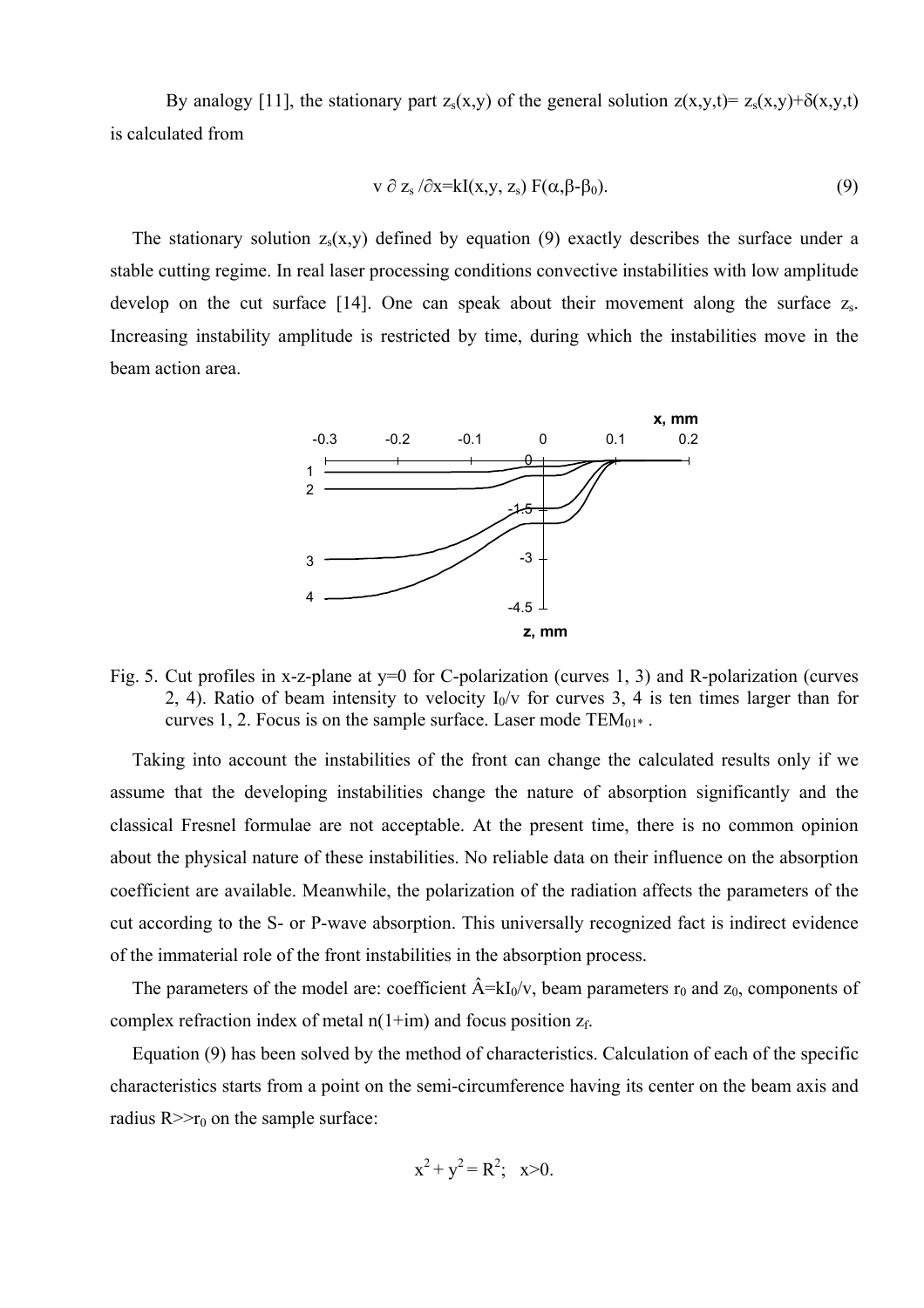The following expressions are valid along the semi-circumference:

$$
z_x = k \cdot I(x, y, 0) \cdot F(z_x, z_y)
$$
  

$$
z_x \cdot dx + z_y \cdot dy = 0
$$

Passing through the beam action area, the characteristics form the cut surface.

Within the framework of the present mathematical model the cut shape is described from the sample upper surface to the ultimate depth of material removal. When the sample thickness is less than the ultimate depth, the part of the solution that exceeds the sample thickness may not be taken into account. The list of laser beam polarization types on which the calculations have been carried out is given in Table 1.

| Laser beam polarization type                                                             | <b>Schematic view</b> | <b>Designation</b><br>in the text |
|------------------------------------------------------------------------------------------|-----------------------|-----------------------------------|
| Plane polarization, an electrical vector is parallel to<br>the beam velocity vector      | ₹<br>É                | $\mathbf{P}$                      |
| Plane polarization, an electrical vector is<br>perpendicular to the beam velocity vector | $\vec{v}$ .<br>⋗<br>È | S                                 |
| Circular polarization                                                                    | È                     | $\subset$                         |
| Azimuthal polarization                                                                   |                       | $\mathbf{A}$                      |
| Radial polarization                                                                      |                       | $\mathbf{R}$                      |

Table 1. Types of laser beam polarization used for calculation.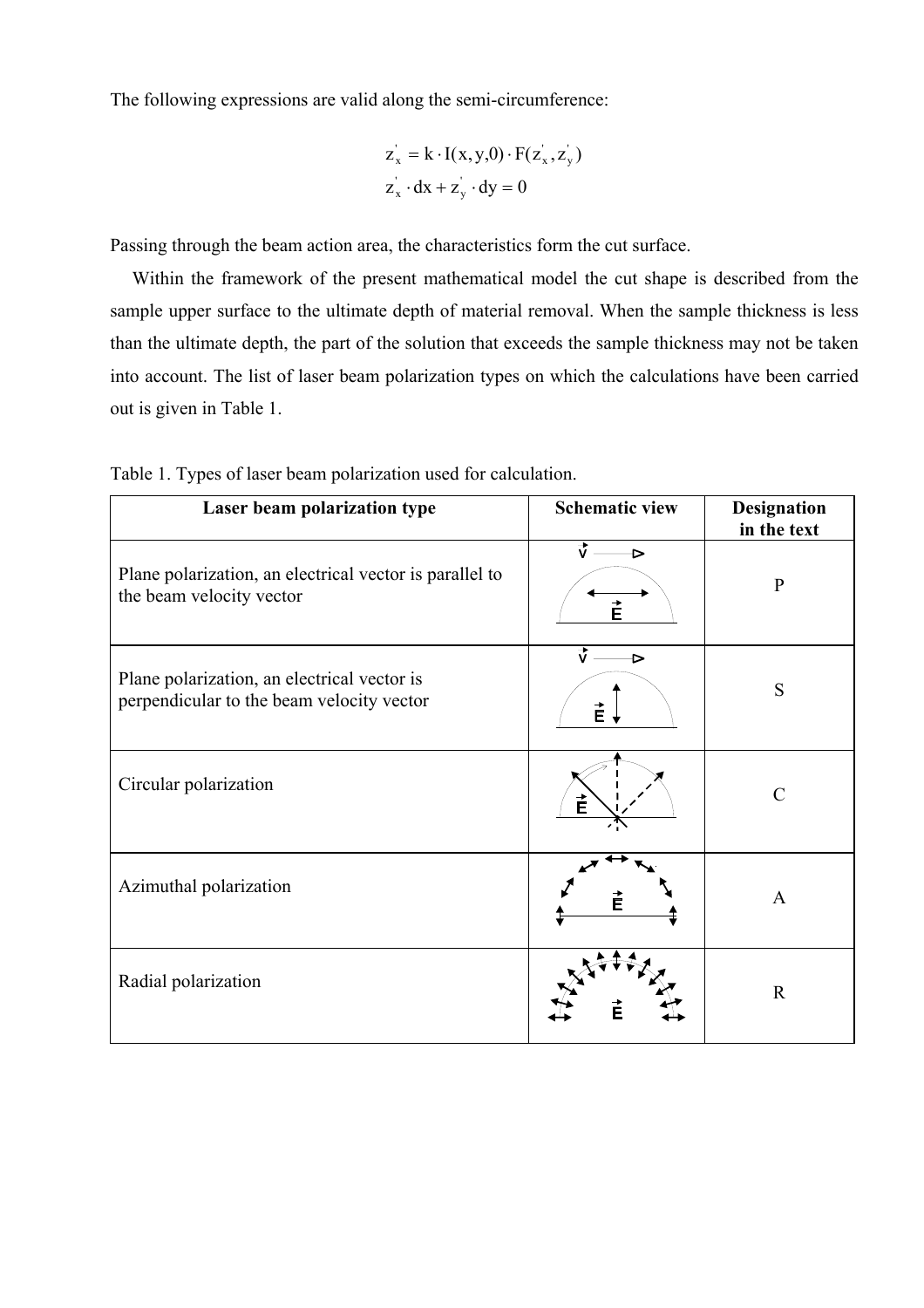#### **3. RESULTS AND DISCUSSION**

It was taken in all the calculations that  $\lambda = 10.6$  µm and r<sub>0</sub>=0.06 mm. The calculations were carried out for steel (m=3, n=4.2).

 The special feature of the calculation results was the presence of two qualitative different shapes of cut surface depending on the law of radiation absorption on channel walls. The first shape conforms to the classical solution of equation (9). It is smooth and offers continuous first-order derivatives. The second one is a non-classical one with discontinued first-order derivatives, which leads to a break on the cut surface.



Fig. 6. Computed cut shape at the steel cutting with laser mode TEM01\*. Radial polarization. Focus is on the sample surface.

First let us consider the physical causes of such solutions for the case of laser beam punching. This problem was considered in [15,16]. The results for laser beam punching with A- and Rpolarized beams are presented in Figure 2. By analogy [15], the cavity shape in the case of Apolarized beam corresponds to the classical solution with continuous first derivatives and is smooth at the beginning (Fig. 2a). The maximum absorption power density lays in the channel center: radiation intensity ~ I<sub>0</sub>, the angle of incidence  $\alpha=0$  (for the smooth shape at short times). The break of the shape takes place at some certain depth at the critical point. Having appeared at this point, the angle between the walls decreases with time. The angle of incidence and therefore the absorption coefficient decrease, the energy input used for material removal is reduced. The potential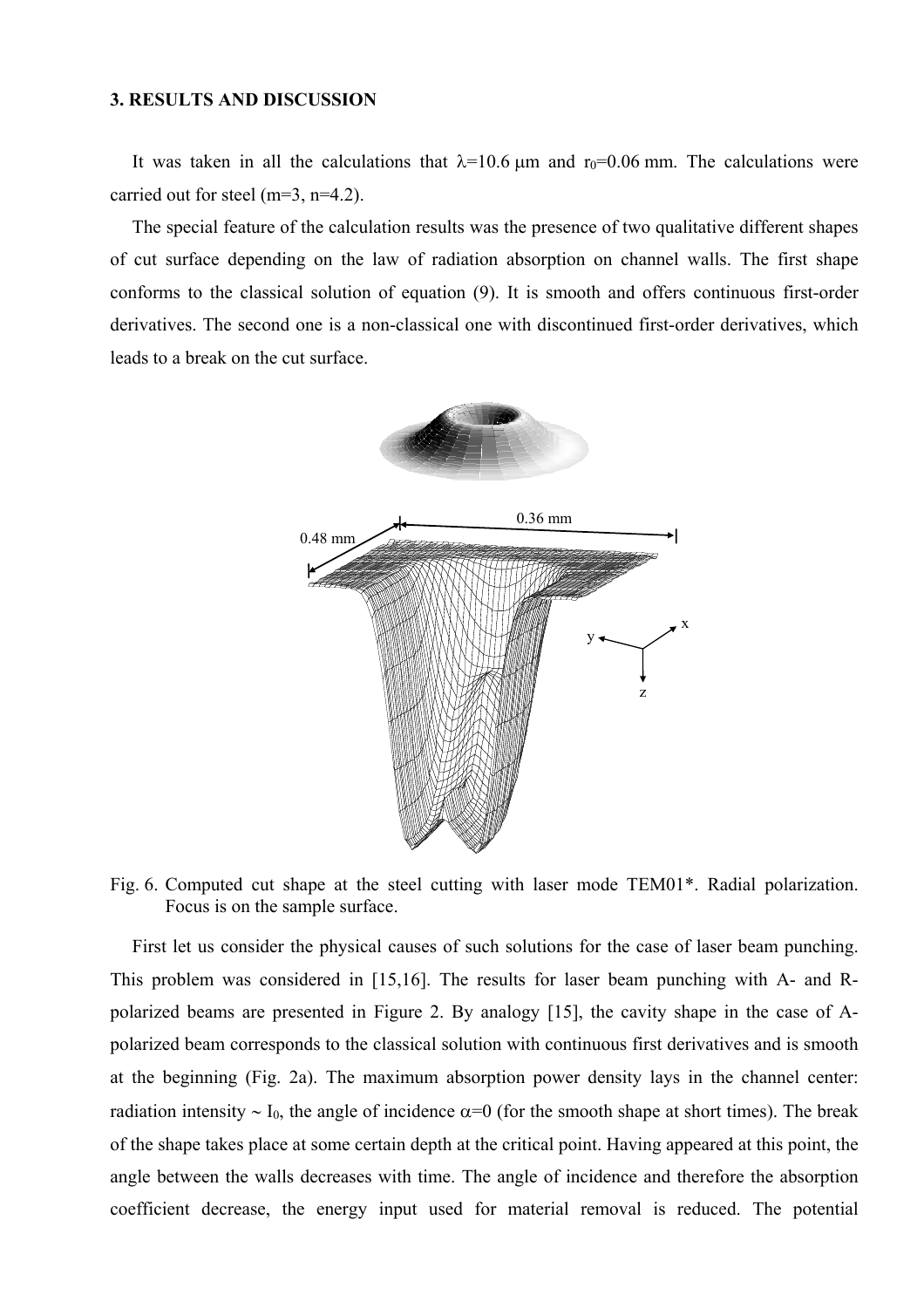possibilities connected with the channel depth in the center by  $\alpha=0$  are not realized in this case. The real depth is lower than it could be for the smooth shape with the flat bottom. Thus, one can speak about the self-organization effect, which occurs in shape evolution to minimum radiation absorption.



Fig. 7. Formation of  $TEM_{01*}$  mode with radial (a) and azimuthal (b) polarization as superposition of two plane polarized modes  $TEM_{01}$  [18].

 In the case of R-polarized beam, the maximum density of absorption power is not at the bottom, but on the walls. So the break of the channel shape occurs on the walls, not at the bottom. The channel shape evolves eventually to the vertical walls and the flat bottom. The considered peculiarities of shape formation by laser beam punching bear a direct relation to laser cutting, thus restricting the efficiency of this process in certain cases.

 In the cases of metal laser cutting by polarized beam (P, S, C, A, R, Table 1), the channel shape can in principle have breaks of the first derivative, which correspond to the non-classical solution of equation (9). These breaks can appear in the plane of channel symmetry ( $v=0$ ) in the case of P- and A- polarized beams or on the walls in the other cases (S, C, R).

 We will not discuss the action of S- and A-polarized radiation in detail. The coefficient of absorption at the cut front is low for these types of polarization. The cutting parameters are correspondingly low. Therefore these cases have no practical importance.

 The effect of channel shape breaking manifests itself most strikingly in the case of Ppolarized beam over a wide value spectrum of coefficient B. This fact corresponds to the specific channel shape with an acute angle between the walls at the bottom, Figure 3a. The break introduces alterations to the absorption law for this surface. If the channel shape was smooth, material removal in the section y=0 would be determined by P-wave absorption. In the case of V-shape (Figure 3a), the region with such P-wave absorption in the field of maximum intensity around the beam axis disappears. Absorption decreases on the cut surface because now the portion of S-wave prevails.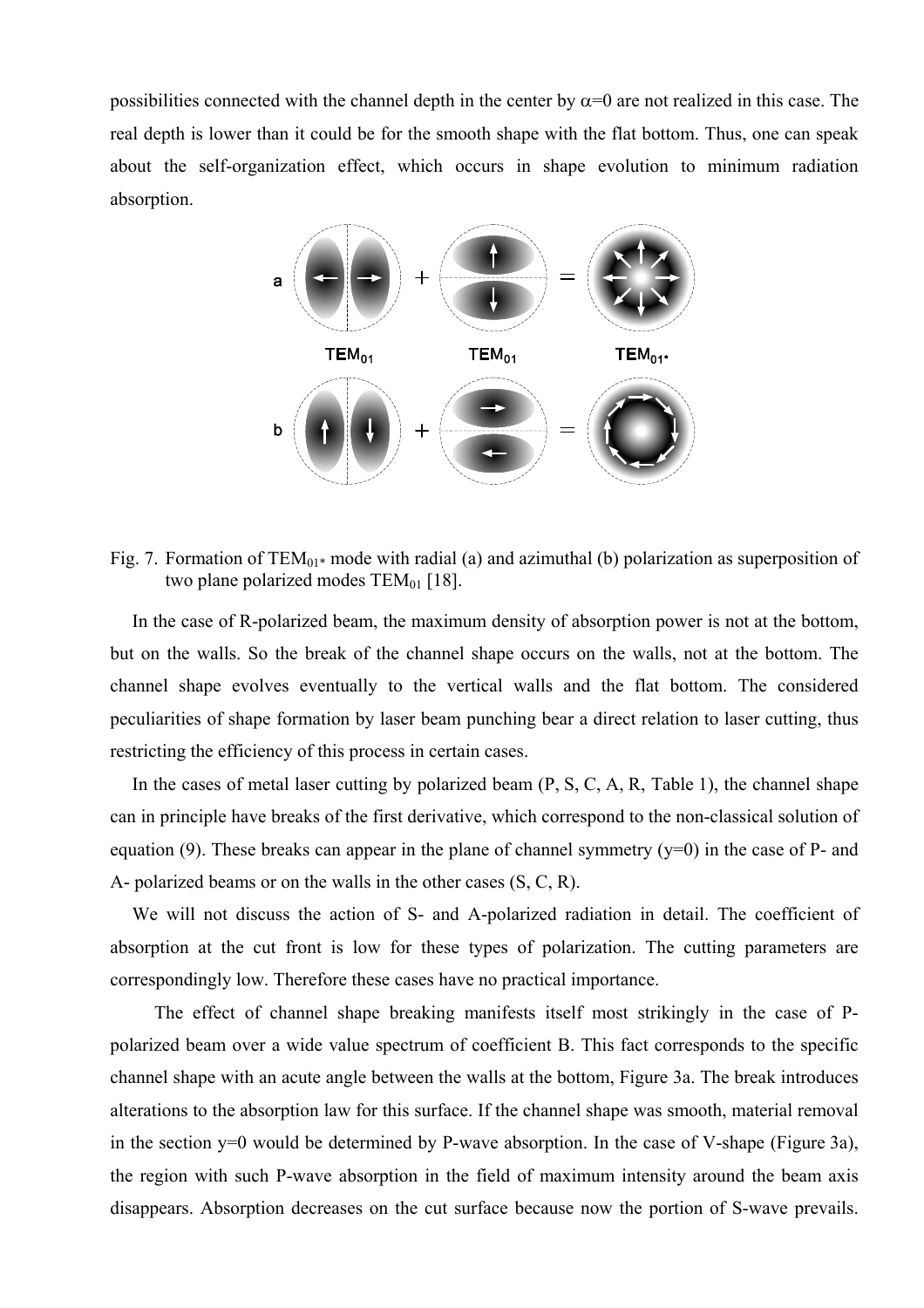The ultimate cutting parameters become lower in comparison with the expected ones. Such a phenomenon can be interpreted as "sticking" of the laser beam in the material between the badly destroying channel walls. In the case presented in Figure 3a the V-shape of the channel is formed quite fast (curve 4), so in the centre of the laser beam, the absorbed power is very low although the intensity of radiation is maximum here. The absorption region is located in a small part of the laser beam cross section. Naturally only this part of the beam forms the cut front. The smaller the parameter B (it is determined in the text following (9)) taken for calculations, the bigger the absorption area will be. So such a limitation on laser power absorption is more for the laser cutting of thick metal sheet with big h/d.



Two λ/2 retarders

The angle between axes of retarders β=45°

# Fig. 8. The scheme of transformation of the beam with the azimuthal polarization to the beam with the radial polarization.

That is why the ultimate cutting parameters for the P-polarized beam in comparison with the Spolarized beam differ only 1.5-2 times [17], while the P-wave absorption coefficient is many factors of tens higher in comparison with the S-wave absorption coefficient at the main angle.

 In the case of C-polarized beam, the break of the channel surface can occur on the channel walls. The region with maximum radiation absorption disappears at the angles of incidence close to the main angle. This kind of break has less consequences if compared with the case of P-polarized beam. The most important factor is that the beam does not "stick" in the plane of channel symmetry. The material is removed from the front and from the walls in such a way that the cut shape does not prevent the beam penetrating into the material (Figure 3b). The absorption region has approximately the same form as the laser power distribution region. The cut front is formed along the diameter of a laser beam. Such a picture remains the same at the different values of parameter B.

 The calculated cut profiles in x-z-plane for the P- and C-polarized beams are shown in Fig. 4. The potential cutting depth for P-polarization calculated according to radiation absorption on the front is shown by the dotted line. The real profile (line P) coincides with the dotted line only in the beginning, at small z. The difference between the ultimate depth for the dotted line and line P is due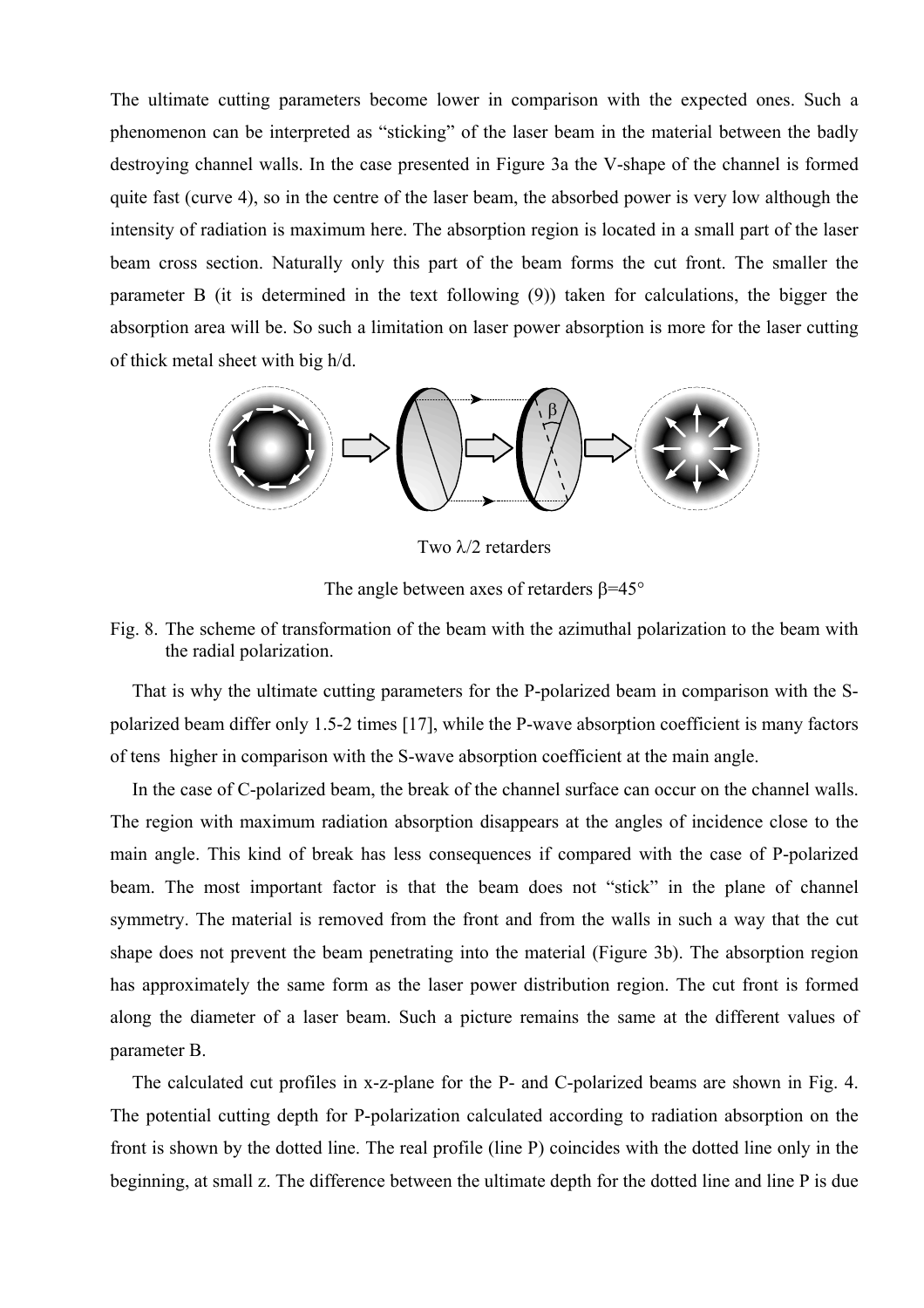to the surface evolution to the shape with minimum radiation absorption (Fig. 3a). In the case of Cpolarized beam, the front is more gentle and the ultimate cutting depth is larger. The ratio of ultimate depth for P- and C-types of polarization can be different and depends on the slope angle of the front and walls at specified cutting parameters. In any case the ultimate cutting parameters for the C-polarized beam turn out not worse than for the P-polarized beam [17].

 As for the laser cutting efficiency and the ultimate cutting parameters, the axis symmetrical structure of polarization is preferable to plane P-polarization and especially to plane S-polarization. This is so in spite of the absorption coefficient on the cut front for C-polarization which is an average value of P- and S-wave absorption.

The preceding calculations were carried out for the laser  $TEM_{00}$  mode. The comparison of cutting parameters for the R- and C-polarized beams were conducted for the laser  $TEM_{01*}$  mode (Fig. 5). The better cutting parameters for the R-polarized beam are easily explicable. The coefficient of absorption is determined by P-wave absorption in the case of the R-polarized beam and by the arithmetical mean of P- and S-wave absorption in the case of the C-polarized beam. The ratio of ultimate depths for both the polarization types depends on parameter B, i.e., on material properties, radiation power and beam velocity. Maximum gain owing to the advantages of material processing with the R-polarized beam consists of increasing depth or cutting speed by 1.5-2 times in comparison with the C-polarized beam. The presence of "shelf" on the curves (Fig..5, 6) at x∼0 is due to the ring structure of intensity distribution in laser mode  $TEM_{01*}$ .

Radial polarized radiation can be obtained on the basis of the laser  $TEM_{01*}$  mode [18]. The laser TEM<sub>01\*</sub> mode is a superposition of two laser TEM<sub>01</sub> modes turned around the beam axis by 90° relative to each other. This «doughnut» mode is circular in cross section but hollow in the centre [19]. The resonators of the modern technological lasers commonly contain the element that provides for the plane polarization in all the transverse modes. The radial polarized  $TEM_{01*}$  can be obtained only when both the laser  $TEM_{01}$  modes have mutually perpendicular polarization (Fig. 7a). The generation of azimuthal polarization of the  $TEM_{01*}$  mode is shown in Fig. 7b.

Hence, the stable radial polarization of mode  $TEM_{01*}$  requires the specific polarization and the appropriate phase oscillation in the  $TEM_{01}$  modes. The technical solutions to this problem seem to be quite real. One of them uses a total mirror of conical form, which produces a beam with azimuthal polarization. Azimuthal polarization can be transformed to radial polarization by means of optical elements outside the resonator (Fig. 8). Here two phase reflecting retarders  $\lambda/2$  are turned in such a way that the angle between their axes is 45°. Then the output radiation acquires radial polarization. There are also some possibilities to transform circular polarization into radial polarization outside the resonator.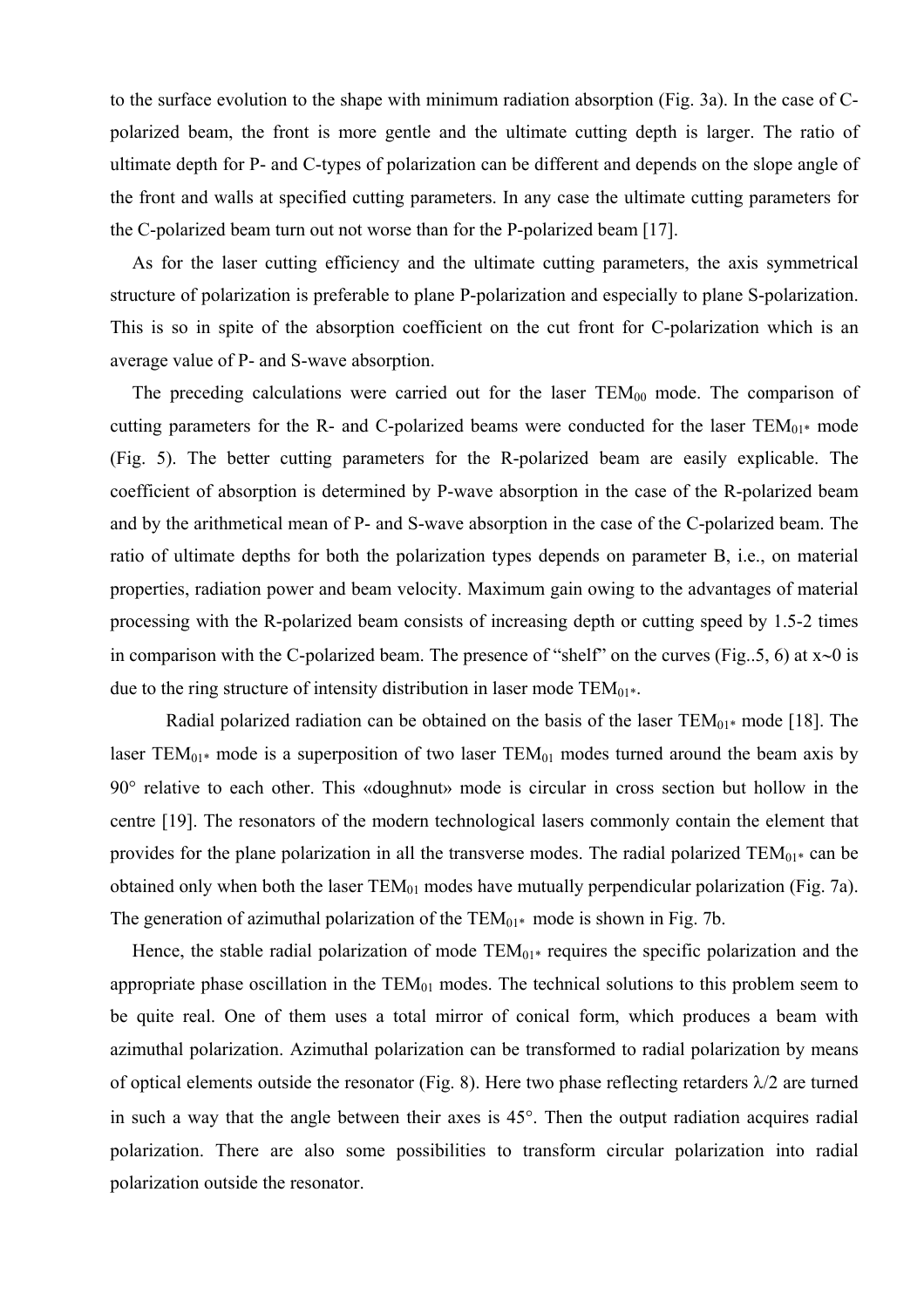#### **4. CONCLUSION**

The absorption of radiation on the cutting surface is the main physical process, which determines the cutting parameters. To adequately describe this process, the 3D problem of the cut calculation has been solved. Within the framework of this problem the ultimate laser cutting parameters have been estimated. A comparison of cutting efficiency for different polarization types and mode structures has been carried out.

 The significant peculiarity of the calculation results is the presence of two qualitative different shapes of cut surface depending on the law of radiation absorption on channel walls. The first shape is smooth and offers continuous first-order derivatives. The second has discontinued first-order derivatives, i.e., breaks on the cut surface.

The P-polarized beam forms the shape with the break at the bottom. This V-shape results from low radiation absorption on the cut walls. It restricts the ultimate cut depth as the area with prevailing P-wave absorption disappears.

Such a restriction does not hold for axis-symmetrical polarization types  $(C, R)$ . In these cases the breaks of the shape can appear on the walls but not at the bottom. They do not impede the beam penetrating into the material. The action of R- and C-polarized beams is characterized by P-wave absorption and by the arithmetic mean of S-wave and P-wave absorption on the whole cutting surface correspondingly. Therefore the ultimate depth and cutting speed for R-polarization are 1.5-2 times higher than the same parameters for C-polarization.

 According to the calculations, C-polarized radiation is preferable to plane polarized radiation at the TEM<sub>00</sub> mode. R-polarized radiation is the most effective for cutting with the laser TEM<sub>01\*</sub> mode.

The physical reason for restrictions on laser cutting depth at L-polarization considered in this paper is connected to the large difference in absorption on the front and on the walls. This takes place at the large h/d ratio, when the angle of incidence is close to the main angle. For cutting thin metal sheets with the small h/d ratio the increased absorption on the front in comparison with absorption on the walls is insignificant, and the considered restrictions on the use of the Ð-polarized radiation also become insignificant.

One of the possible methods for generating laser  $TEM_{01*}$  mode with radial polarization includes two steps. A laser with a conical total mirror in its resonator will generate azimuthally polarized output radiation. It can be transformed to radial with two  $\lambda/2$  retarders.